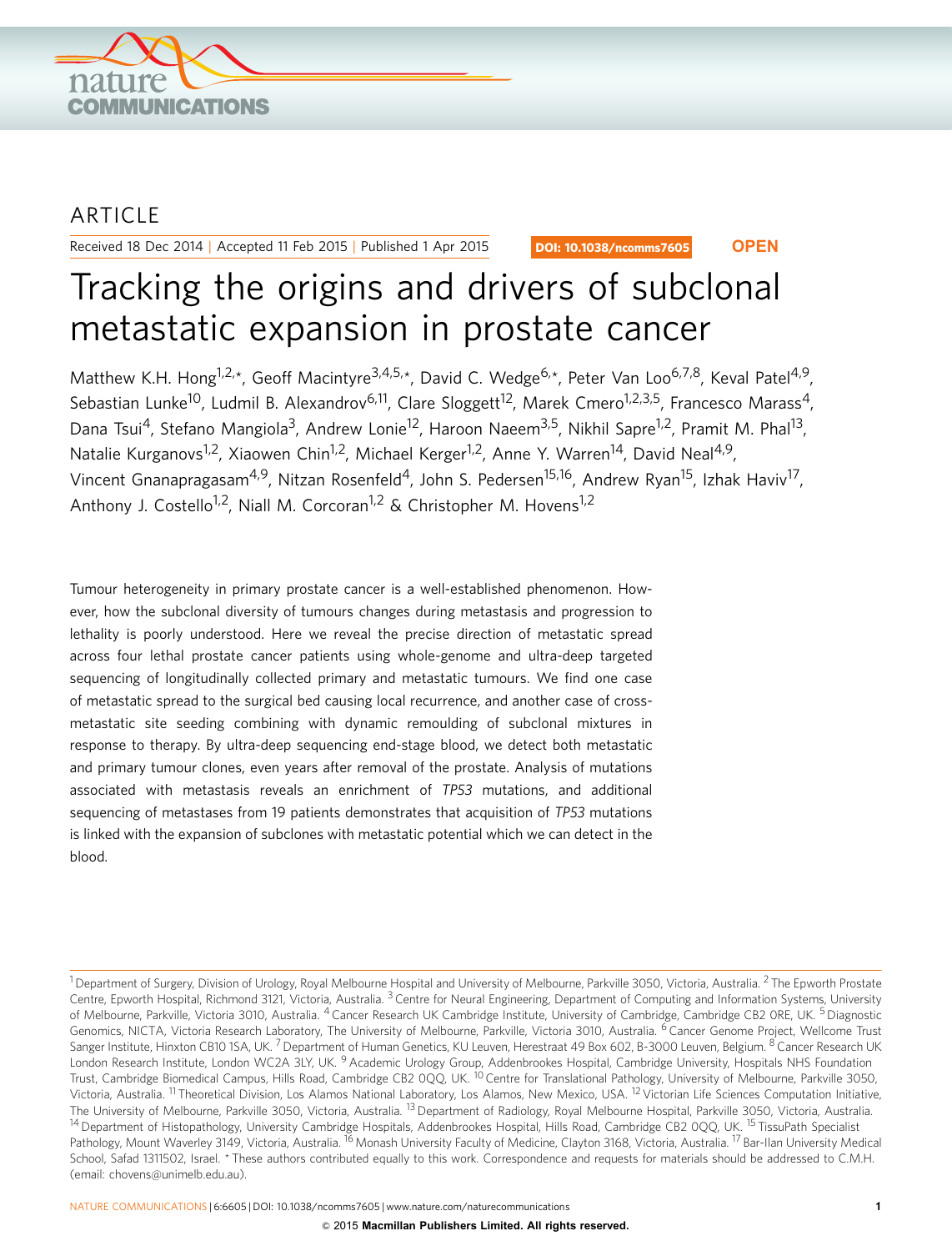<span id="page-1-0"></span>rostate cancer in the Western world represents a continuing clinical paradox. The prostate is the most cancer-prone internal organ based on cancer incidence rates<sup>[1](#page-9-0)</sup>, yet only an unpredictable 10% of prostate cancer cases progress to lethality. Similar to most other solid tumours, nearly all lethal cases segregate with metastasis and subsequent emergence of therapyresistant disease. Large-scale genomic analyses have been reported for primary localized prostate cancer<sup>1-4</sup> as well as for metastatic end-stage cancers<sup>5-7</sup>. However, these studies have been restricted to reporting the most prevalent somatic aberrations associated with the dominant clone of the tumour without permitting an analysis of subclonal complexity or how this complexity impinges on metastatic potential and resistance to treatment. Studies using exome sequencing $8$  or low-resolution genomic sequencing<sup>[9](#page-10-0)</sup> of primary and metastatic tumours in pancreatic cancer were some of the first to explore the clonal relationships between primary and metastatic tumours. Despite their small patient cohorts, these studies revealed seminal processes in metastatic progression including the identification of founder mutations and the timing of metastatic progression<sup>8</sup>, varying phylogenetic relationships between primary and metastatic neoplasms and organ-specific signatures for metastatic subclonal branches<sup>[9](#page-10-0)</sup>. More recent studies highlight the potential of deep genomic analysis and multiregion sequencing of primary tumours from small cohorts of patients for exploring the nature of intratumour heterogeneity, and for discovering genomic processes linked with cancer evolution<sup>10,11</sup>. To identify the origins of candidate subclones contributing to metastasis and decrypt drivers of tumour subclonal expansion, indepth longitudinal genomic studies are required<sup>10</sup>.

By performing whole-genome and ultra-deep targeted sequencing of longitudinally collected primary and metastatic tumours we are able to observe the direction and timing of metastatic spread. We show that a distant bony metastasis caused a local recurrence and not the other way round. We observe for the first time cross-metastatic site seeding combining with dynamic remoulding of subclonal mixtures in response to therapy. We can detect the presence of metastatic and primary tumour clones in blood, even years after removal of the prostate. Finally, by analysing mutations associated with metastasis we demonstrate that acquisition of TP53 mutations is linked with expansion of subclones with metastatic potential and these mutations can be detected in the blood.

### Results

Mapping tumour and metastatic subclonal heterogeneity. To map the trajectory of subclonal expansion and trace the origins of metastatic subclones, we performed longitudinal and multiregion sampling yielding 26 samples across four patients with lethal prostate cancer. Samples were collected from primary tumours and then longitudinally after the emergence of distinct metastatic foci, facilitating exploration of the genetic changes associated with metastasis. Fresh samples were interrogated with whole-genome sequencing (WGS), RNA sequencing and singlenucleotide polymorphism (SNP) profiling. Formalin-fixed,

paraffin-embedded (FFPE) samples (as well as the fresh samples) were also interrogated with deep, targeted resequencing of variant loci identified from the WGS data (Supplementary Fig. 1). In addition to these four patients, extra metastases from another three patients with advanced disease were interrogated using WGS to assess drivers of subclonal and metastatic expansion, (results summarized in Supplementary Table 1).

In contrast to previous studies, which took an archaeological approach to computationally reconstruct the evolution of a tumour from bulk sequencing of a sample at a single time point<sup>12</sup>, we reconstructed tumour evolution using samples from multiple time points. By directly observing the genomic changes during disease progression, we could discern the exact patterns of metastatic spread (Fig. 1). To enhance our reconstruction approach, we selected mutations representative of different clones identified from the WGS data, and interrogated these mutations using deep targeted sequencing in additional samples (26 in total) across the four patients (average sequencing depth of  $2,385 \times$  , see Supplementary Fig. 1 for a workflow overview). This approach revealed a number of interesting patterns of disease spread outlined below.

Spatial spread is linked with late arising clones. Fresh tissue of patient 299 from the prostatectomy specimen and castrationresistant shoulder metastasis sampled 35 months later were subjected to WGS along with matched whole blood. Using mutation clusters identified from initial tumour evolution reconstruction (see Methods, Supplementary Fig. 2a), a further six regions of the primary tumour (FFPE) along with the original primary, metastasis and whole-blood samples were subjected to deep targeted sequencing and detailed evolution analysis. The resulting tumour evolution tree (Fig. 1a) shows branching early in the disease, with a further linear pattern of evolution after metastasis. The original index primary tumour sample (bT) showed evidence of subclonality, and consisted of two distinct clones of which the minor clone (36%) gave rise to the metastasis. Two other primary samples exhibited subclonality: P1, from the centre of the prostate, composed of the ancestral clone (B, Fig., 1a) along with a mixture of the two child clones (A and C, Fig. 1a) found in the primary; and P6, a sample from the seminal vesicle composed of a clone related to the metastasis (C, Fig. 1a), and a more evolved clone (D, Fig. 1a). The remaining tumour samples (P2–5, Fig. 1a) were clonal, consisting of the clone that gave rise to the metastasis (C, Fig. 1a). Interestingly, when observing the location of these samples in three dimensions (Fig. 1a), samples towards the centre of the prostate (bT and P1, Fig. 1a) were composed of less evolved clones, whereas the samples towards the outside of the tumour were made up of more advanced clones. Sample P6, containing the most advanced primary clone extended into the seminal vesicle and most likely gave rise to the population of cells that seeded the shoulder metastasis.

A distant metastasis can reseed the surgical bed. For patient 498, WGS was completed on samples from three phases of the

Figure 1 | Diagrams of patient sampling and patterns of metastasis for four patients. In each of the panels, the diagram to the left depicts the timing and direction of metastatic spread for patients 299 (a), 498 (b), 177 (c), 001 (d). For patients 299 (a) and 498 (b), the multiple regions of the primary tumour that were sampled are indicated in the 3D models of the prostate reconstructed from prostate cross-sections. In the centre of each panel is an evolutionary tree depicting the distinct clones identified during the evolution of the tumour. The branch length is approximately proportional to the number of structural variations and SNVs. The matrix plots at the right of each panel represent the percentage of each clone in a given sample. The plot below this represents the disease progression for each patient measured by levels of prostate-specific antigen (PSA) along with an indication of when tumour or blood specimens were sampled and information on treatment phases.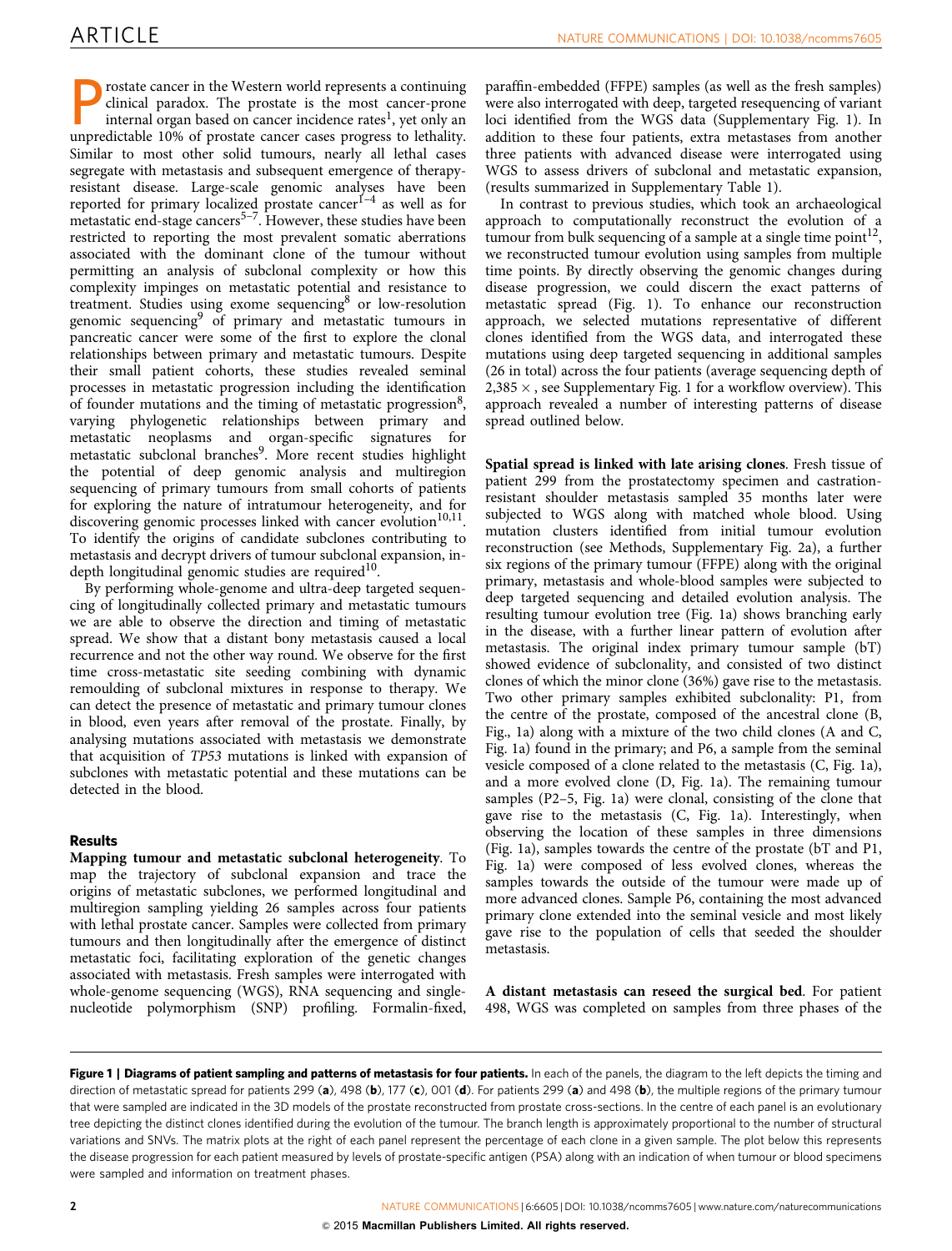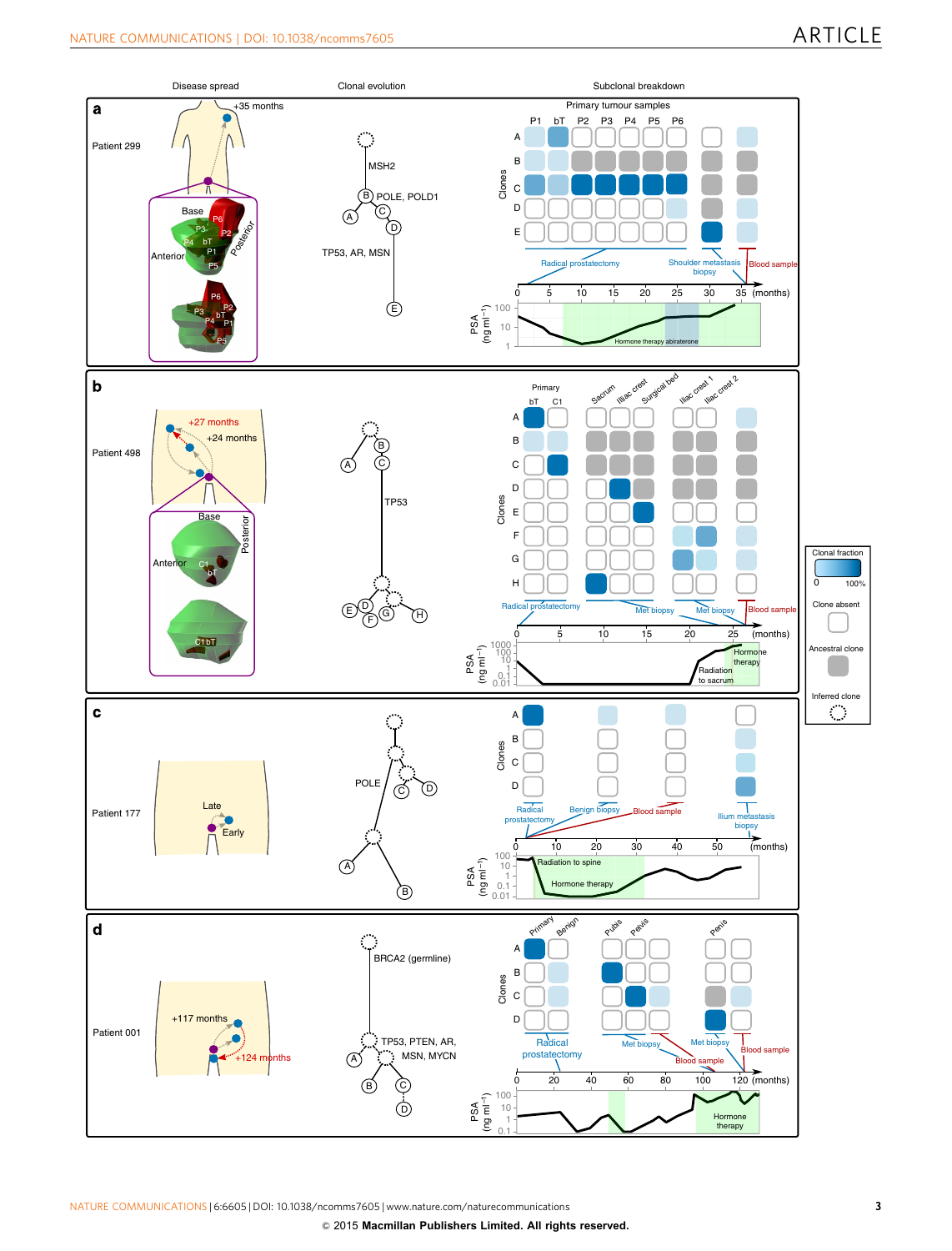disease: on the primary tumour obtained at prostatectomy (bT); later on a local recurrence (surgical bed), iliac crest metastasis and sacral metastasis before systemic treatment; and again on the same iliac crest metastasis after treatment failure and emergence of castration resistance, ([Fig. 1b\)](#page-1-0). Deep targeted sequencing (2,076 variants Supplementary Fig. 2b) was also performed on these samples, along with an additional FFPE primary sample and end-stage whole blood.

Evolutionary reconstruction showed that the index primary tumour was largely unrelated to the metastatic samples, with only a minor clone containing any mutations shared with the clone that give rise to the metastases (clone B, [Fig. 1b](#page-1-0), Supplementary Figs 2b and 7b). Profiling of the FFPE tumour, which was sampled from the same focus as the index tumour, showed a different subclonal makeup, with the bulk of the sample consisting of the clone ancestral to the metastases (clone B, [Fig. 1b\)](#page-1-0).

The first striking observation from the evolutionary reconstruction was that the non-osseous local recurrence tumour within the prostatic cavity (surgical bed) was made up of a clone derived from the hormone-naïve iliac crest metastasis (clone E, [Fig. 1b\)](#page-1-0). While it is possible that these metastases arose within the prostate, with an early-spread seeding the iliac crest site and a late-spread seeding the surgical bed site, this would require that the iliac crest clone ceased evolving, an unlikely scenario. Therefore, the directionality of dissemination between the bony iliac crest metastasis and the local recurrence at the surgical bed is directly counter to the commonly accepted principle that local recurrences are seeded from incomplete surgical removal of localized tumours which then subsequently seed more distant sites of metastasis $13$ . This raises the possibility that the surgical bed provided a niche environment for metastatic seeding.

Cross-metastatic seeding in response to therapy. The second intriguing observation from the evolutionary reconstruction is that during the 12 weeks between sampling of the iliac metastasis site before treatment, and the same site after the development of castration resistance, dramatic remodelling of the subclonal mixture occurred. The original hormone-naive metastasis was clonal (clone D, [Fig. 1b](#page-1-0)), however after treatment, the metastasis contained two distinct subclonal populations: one derived from the original clone (clone F) and a clone that appeared to be derived from the distant sacral metastasis (clone G, [Fig. 1b\)](#page-1-0). This second clone could have arisen either through reseeding from the distant site or it may have been present at an undetectable fraction before treatment. Nevertheless, the change in subclonal fractions suggests that the hormone-naïve iliac crest clone was sensitive to hormone therapy, while the sacral clone was already 'hardwired' for treatment resistance. In the case of reseeding, the iliac crest site may have served as a premetastatic niche for subsequent metastatic transfer from one metastatic site to another in response to therapy. We performed an in-depth analysis of the genomic variations between the 'invading' subclone and the 'receding' subclone at the iliac crest site. The only significant alteration we detected between the subclones was a somatic mutation in the SYK kinase gene. Loss of SYK has been associated with breast cancer progression $14$  and with poor prognosis and metastasis in a range of epithelial tumours $15,16$ , implicating it as a potential driver of cross-metastatic seeding and treatment resistance in this patient.

Multiple waves of metastatic seeding from the primary tumour. For patient 177, we performed WGS on the primary tumour and castration-resistant iliac metastasis harvested 57 months after prostatectomy ([Fig. 1c\)](#page-1-0). This patient's tumour was dominated by structural variations early in the evolution of the tumour and as such, allele frequencies from both single-nucleotide variants (SNVs) and structural variants (SVs) had to be used to derive the initial evolutionary history for the tumour ([Fig. 1c,](#page-1-0) Supplementary Fig. 3, Methods). These samples and benign tissue coupled with whole blood from radical prostatectomy, were subjected to deep targeted sequencing (145 SNVs Supplementary Fig. 2c). The evolutionary reconstruction revealed that the iliac metastasis comprised three distinct clones derived from two separate waves of metastasis from the prostate. The first spread occurred early in the evolution of the tumour yielding two of the subclonal populations making up 78% of the metastasis (clones C and D,  $43 + 35\%$ , [Fig. 1c](#page-1-0)). These two subclonal populations shared 36 SVs and 24 SNVs suggesting that the metastatic potential was driven predominantly via structural rearrangement. The primary tumour then acquired a further 27 structural rearrangements and 1092 SNVs before a second wave of metastasis occurred. The mutations unique to this subclonal population (clone B) comprised 69 SVs but no additional SNVs suggesting that structural rearrangements were also the driver of metastatic potential in this subclone.

A copy-number-driven tumour reveals branched evolution. Finally, for patient 001, two spatially distinct, castration-resistant metastases, one localized in the pubis and another in the pelvis were subjected to WGS ([Fig. 1d\)](#page-1-0). These samples, a later penile metastasis, tumour and benign tissue from radical prostatectomy, and blood collected at the time of both metastatic biopsies were subjected to deep targeted sequencing (217 variants Supplementary Fig. 2d). In contrast to the tumours from the other patients, these tumours showed a high degree of copynumber variation (Supplementary Fig. 4). In addition, the samples showed no evidence of subclonal mixtures and evolution analysis revealed a simple branching evolutionary architecture ([Fig. 1d](#page-1-0)).

Mutational signatures specific to metastasis. A key advantage of longitudinal sample collection coupled with detailed evolutionary reconstruction is that it is possible to observe key mutation characteristic changes during tumour evolution. For each of the four patients, we performed mutation signature analysis<sup>17-20</sup> and chromoplexy analysis<sup>[7,21,22](#page-9-0)</sup> using the mutations found on each branch of the trees, which allowed us to observe the role of these phenomena during the progression of these tumours to metastasis [\(Fig. 2\)](#page-4-0). In addition, we also observed mutations in known cancer drivers.

For patient 299, the mutational processes active early on in the development of this tumour were dominated by signatures 6 and 26, both associated with microsatellite instability (MSI) and indicative of a mismatch repair (MMR) defect. This was in concordance with the large number of SNVs observed in the tumours of this patient (Supplementary Table 1). Further analysis revealed a complex SV event on chromosome 2 causing inactivation of MSH2 which resulted in a DNA MMR defect causing the mutator phenotype observed in this patient. These observations were also supported by MSH2 immunohistochemistry analysis (Supplementary Fig. 5). Interestingly, a third MSI signature was observed only in the branch which gave rise to the metastasis suggesting that this process may be associated with metastatic potential (signature 20 [Fig. 2a\)](#page-4-0). A mutation in POLE and POLD1, also residing on this branch, could account for the emergence of this signature.

For patient 498, the mutational signature analysis revealed signatures typically found in prostate cancer (signatures 1A and 5 [Fig. 2b](#page-4-0)) active throughout the evolution of the tumour. An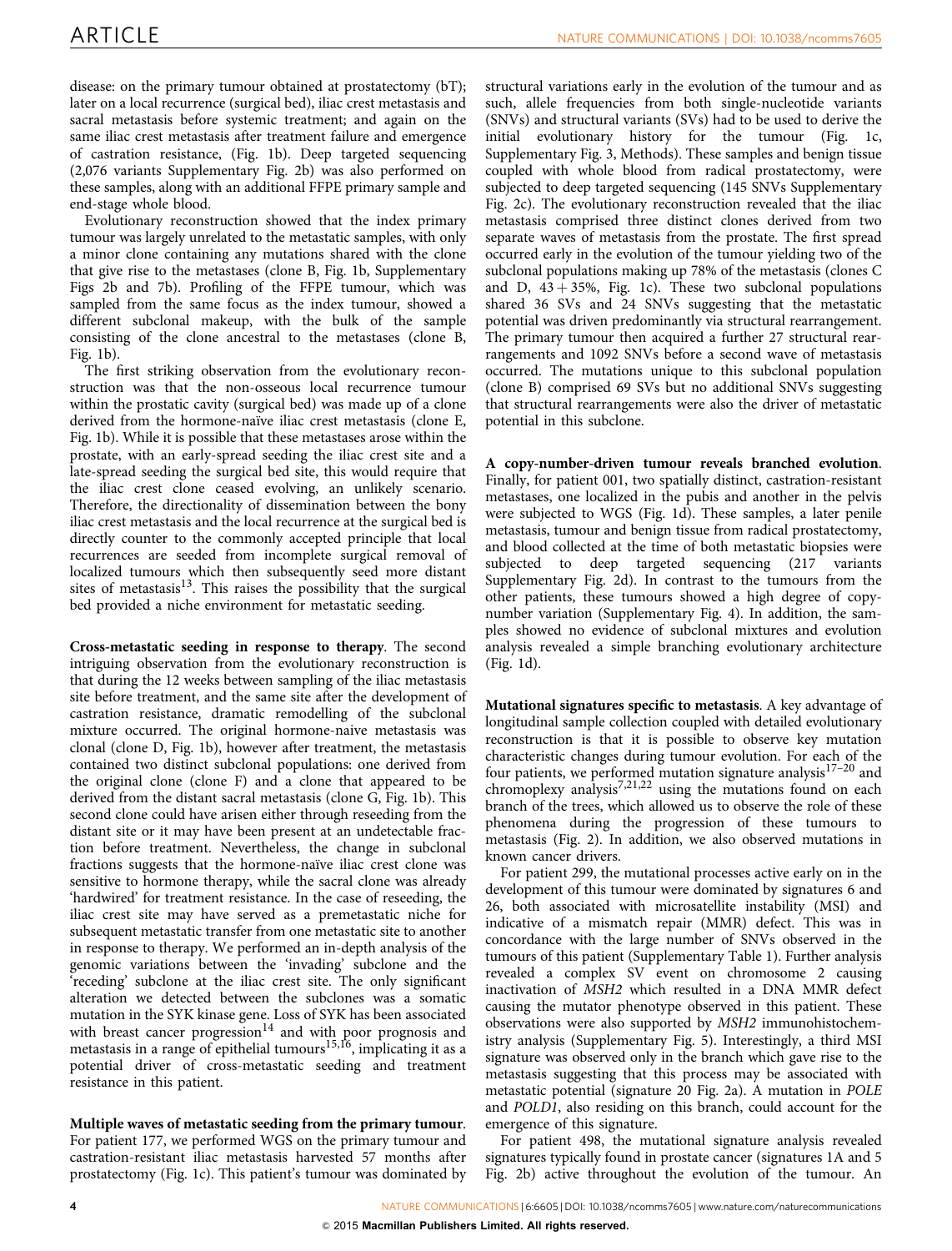<span id="page-4-0"></span>

Figure 2 | Evolution of mutational signatures and driver mutations. The trees in this diagram depict the genomic evolution of the tumours for patient (a) 299, (b) 498, (c) 177 and (d) 001. The branch lengths are approximately proportional to the number of structural variations and single-nuclotide variations. Dashed branches occur when the number of mutations could not be estimated (no WGS performed on the clone depicted in the branch). Branches are colour coded—black representing trunk (clonal) mutations, green representing the branch leading to the bulk primary tumour and red representing the branches leading to metastasis. The mutational signatures detected across the mutations in each branch are indicated via the pie charts. Signatures 1A (purple), 5 (aqua), 8 (cream), 6 (green, MSI), 20 (orange, MSI), 26 (yellow, MSI), 2 (blue, APOBEC), 3 (pink, BRCA). Chromoplexy chains are indicated via circles and crosses and mutations in known cancer drivers are listed.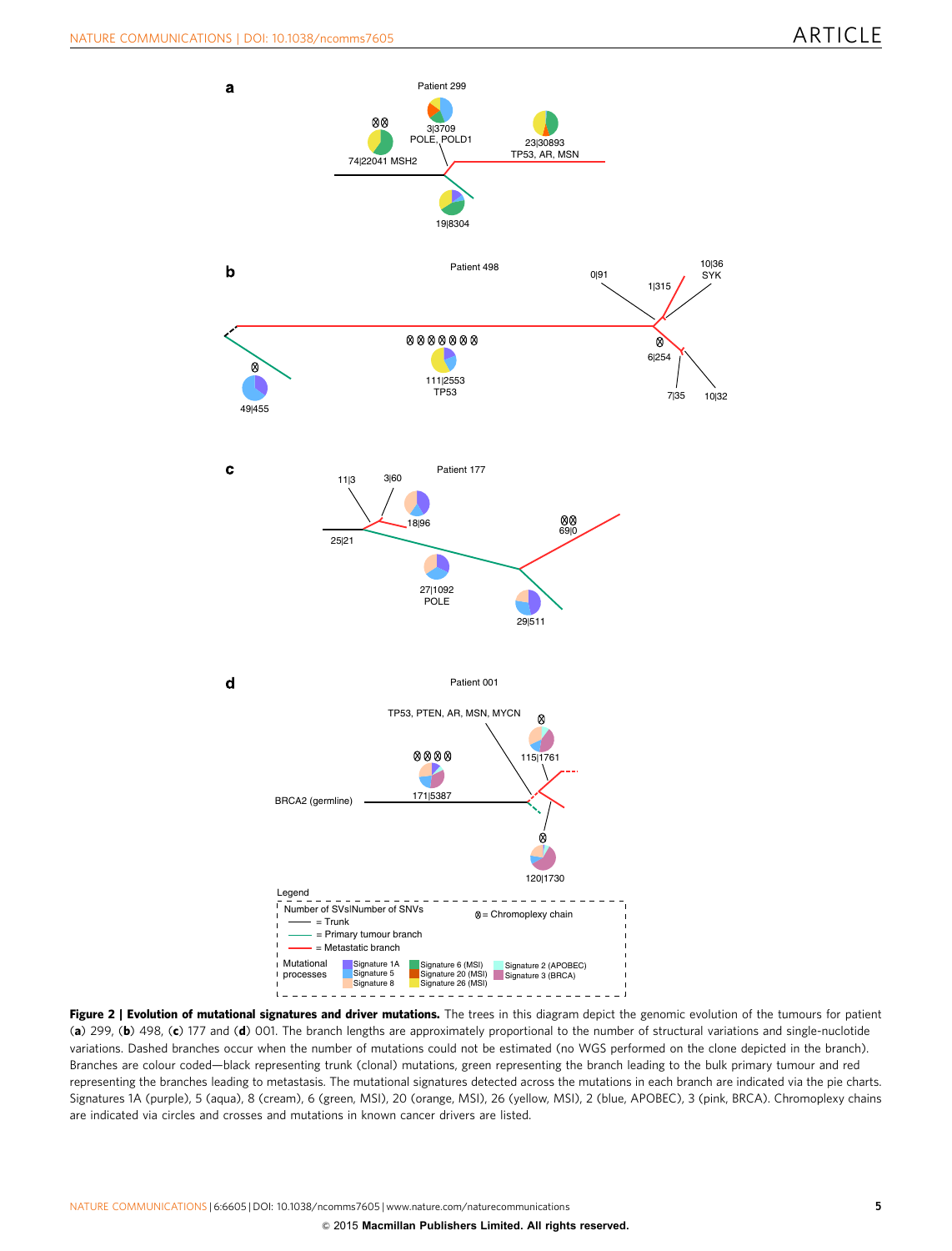additional signature (signature 26) was detected on the metastatic branch, which is associated with MSI, raising the possibility that acquisition of a MMR defect was also associated with metastasis for this tumour. However, no mutations in known cancer genes were detected that could account for this signature.

Mutational signature analysis in patient 177 revealed signatures indicative of prostate cancer derived mutation processes ([Fig. 2c](#page-4-0)), but no indication of MMR defects.

Interestingly, for patient 001, mutation process analysis revealed signatures indicating APOBEC activation (signature 2) and BRCA mutation (signature 3) as well as signatures common to prostate cancer (1A, 5 and 8), suggesting a further association with DNA-repair defects and acquisition of metastatic potential. Indeed, BRCA2 was found to be inactivated in the metastases by a combination of a novel heterozygous germline frameshift mutation which was found in exon 11 of BRCA2 (g.chr13:32911991delA, p.I1167fs) and a somatic copy-number loss of the other allele.

Mutation signature analysis on WGS of a further three patient metastases revealed two signatures, 17 and 18, which had not previously been seen in prostate cancer. Overall we observe great diversity in underlying mutational processes in these metastatic prostate samples compared with the large number of primary prostate samples previously analysed for mutational signatures<sup>19</sup> suggesting greater overall diversity in the processes underlying metastases compared to tumorigenesis.

Across the samples we observed chromoplexy events occurring both early and late in the disease suggesting that chromoplexy is a key mutation process throughout the progression of the disease.

Clones from various tumour stages are detectable in blood. The deep targeted sequencing of mutation clusters representing specific clones in the blood and benign prostate samples across four patients revealed some unexpected results. For patient 299, mutation clusters representing three clones were identified significantly above background in the blood collected at metastasis biopsy (clones A, D and E, [Fig. 1a,](#page-1-0) Supplementary Fig. 8). The clone from the metastatic site was detected as expected, along with the clone representing the sample from seminal vesicle spread from the primary tumour. Unexpectedly, a clone from the primary tumour mass that did not give rise to the metastasis was also detected in the blood. This is surprising given that the blood was sampled nearly 3 years after the removal of the prostate. This suggests that all subclones from the primary were able to seed metastatic deposits and persist in clinically occult sites.

A similar case was observed for patient 498, where clones from the castrate-resistant metastasis were detected above background (clone F and G [Fig. 1b\)](#page-1-0), along with a clone representing the unrelated portion of the primary tumour (clone A [Fig. 1b](#page-1-0)).

In patient 177, deep sequencing of blood collected at radical prostatectomy yielded clones from the primary tumour, and additional sequencing of adjacent benign prostate tissue showed low levels of primary tumour clones.

In patient 001, deep sequencing of blood at first metastasis biopsy and second metastasis biopsy revealed clones present from the pelvic metastasis, but not clones from the pubic metastasis. However, deep sequencing of adjacent benign prostate tissue from radical prostatectomy showed the presence of clones from both metastatic sites.

Identification of drivers of subclonal expansion and spread. Using all samples that underwent WGS from the four patients mentioned above, as well as WGS of an additional three metastases with matched germline (a total of 21 samples), we sought known cancer drivers that were either mutated or amplified/



Figure 3 | Mutations in known cancer drivers. The matrix indicates mutations identified in known cancer drivers for the primary tumours from four patients (left) and the metastases for seven patients (right).

deleted in the metastatic samples relative to the primary tumours. Results from this analysis across the seven patients, comprising 10 metastatic and 4 primary tumours, are depicted in Fig. 3. We observed that perturbations in DNA mismatch/break repair pathway were present in all metastasis samples from the seven patients (11 in total). Perturbations in the same pathways were present in three out of four primary tumours from the same cohort. We observed a hypermutator phenotype in the metastatic and primary tumour samples from patient 299 (consistent with early loss of MSH2), along with metastasis-specific mutations in the POLE and POLD1 DNA repair and replication genes. Specific germline mutations in POLD1 and POLE have recently been shown to cause multiple colorectal and endometrial tumours in affected individuals<sup>23,24</sup>, and the mutation in  $MSH2$  is consistent with the observation that MMR gene mutations are enriched in high-grade prostate cancers<sup>[25](#page-10-0)</sup>. For metastatic samples derived from patients 001 and 067, we detected a DNA instability hypermutator phenotype consistent with mutations in the BRCA2 and ATM/RAD52 homologous recombination repair genes. In addition, we observed a strong recombination repair deficiency signature (Supplementary Fig. 4) in the metastatic genome of patient 002, without being able to discern a mutation in any known DNA repair pathway gene. Across all four metastatic samples from patient 498, we detected a clear MSI signature ([Fig. 2](#page-4-0)), without being able to ascribe this genotype to a specific MMR pathway.

At the depth of WGS we performed (average  $48 \times$ ), we observed a marked enrichment in TP53 mutations that were restricted to metastases, with five out of seven patients exhibiting TP53 defects and none found in the matching primary tumours. Only one metastasis had a mutation in the PTEN tumour suppressor gene. Amplification of the AR and MycN loci was also highly enriched in the metastatic samples (Fig. 3).

The high frequency at which the TP53 mutations appeared in the metastases from WGS data suggested that TP53 mutations were clonal in the metastases. Conversely, the lack of TP53 mutations in the matching primary tumours suggested that either the TP53 mutations were not present or present in low-frequency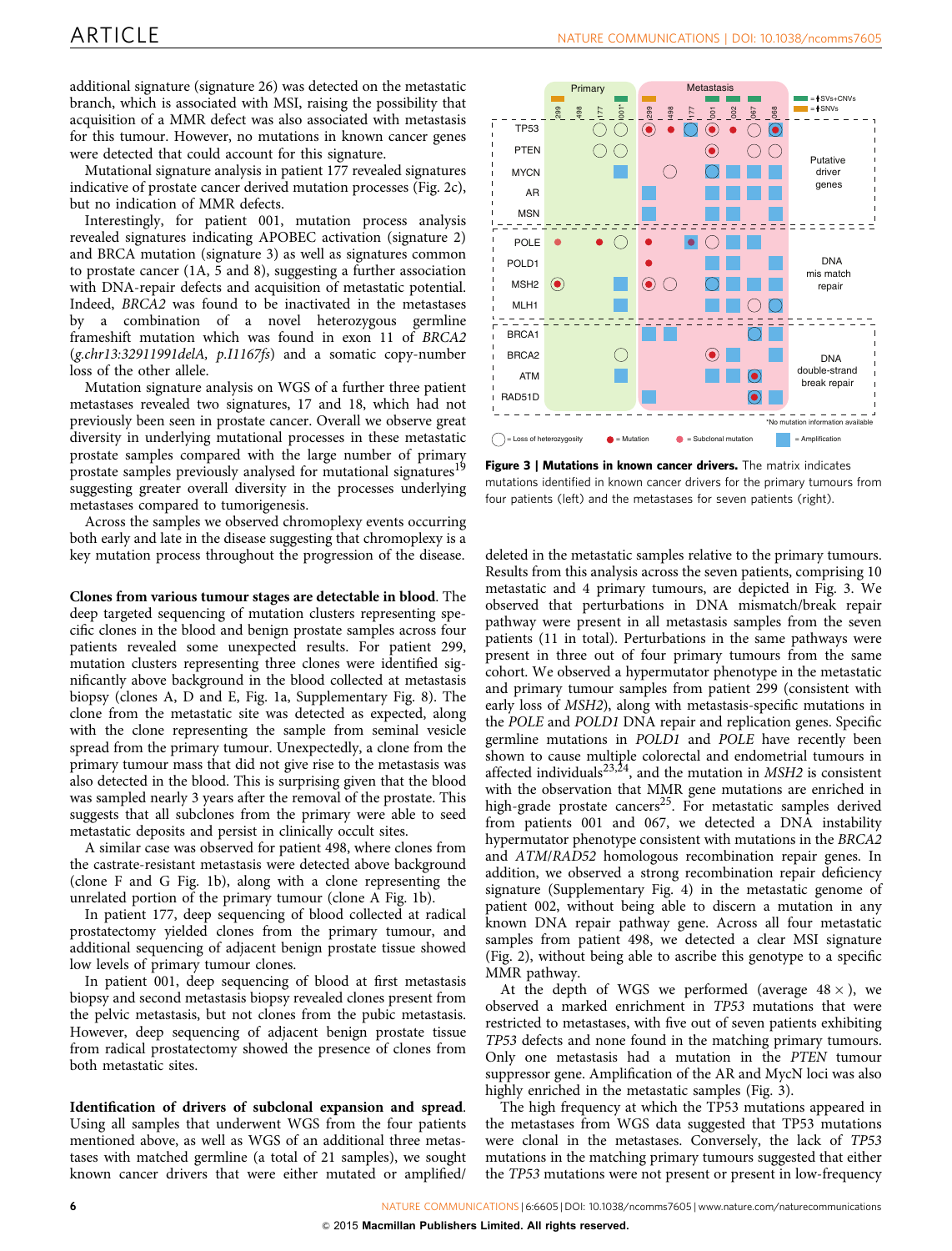

Figure 4 | TP53 mutations identified via TAm-Seq. (a) Pie charts representing the number of patients with detected TP53 mutations across the metastatic and localized cohorts. (b) A schematic indicating the presence of TP53 mutations and their allele frequency for all patients in the metastatic cohort that had matched primary and metastatic samples. Surg bed, surgical bed.

subclones. To explore this further, we analysed an additional 12 patients with metastatic prostate cancer, five of whom had paired primary tissue samples, and an additional 19 patients with localized disease, performing tagged-amplicon deep sequencing  $(TAm-Seq<sup>26</sup>)$  on all 38 patients to interrogate entire exonic regions of TP53. This combined cohort of 19 metastatic and 19 localized patients comprised 91 samples, including 48 metastatic tissue/blood/plasma samples and 43 primary tissue/blood/plasma samples. Each sample was sequenced to an average depth of 7,848  $\times$  permitting detection of low-frequency TP53 mutations. The results (summarized in Fig. 4, Supplementary Table 2 and Supplementary Fig. 9) show that 10 out of 19 metastatic patients had detectable TP53 mutations, compared with one out of the 19 patients with localized disease. The increased depth of targeted sequencing over WGS surprisingly showed that in the six out of the 10 metastatic patients for which we had a matching primary sample, the primary tumours had TP53 mutations appearing mostly at low frequencies (Fig. 4b). Furthermore, in most of these cases, we were able to detect these mutations in the blood or plasma.

This enrichment of TP53 mutations in the metastasis samples, which appear at low frequency in primary samples, strongly suggests that the acquisition of TP53 mutations in the prostate cancer setting enhances the metastatic potential of tumour subclones. Further supporting this observation is the secondary TP53 mutations found in patients 299 and 498. In both patients, a TP53 mutation was detected at high frequency in the metastases, and this mutation was detected at low frequency in the primary. However, a second TP53 mutation was detected at low frequency in the primary tumour, which was not found at high frequency in the metastasis. If these low frequency, secondary TP53 mutations in the primary tumour confer metastatic potential, then the clones containing this mutation should be more likely to be detected in the blood/plasma of these patients. At the depths of sequencing we achieved with TAm-Seq analysis, we were unable to detect these mutants in the whole blood specimens; however, the deep mutation-specific sequencing we performed using the Nextera capture did permit the detection of blood-specific metastatic clones that were unique to the primary tumour 3 years after removal of the prostate, strongly suggesting that the acquisition of a separate TP53 mutation in these blood-specific clones led to their ability to metastasize ([Fig. 1](#page-1-0)).

### **Discussion**

The combination of longitudinal sampling coupled with multiregional probing of primary tumours has revealed an integrated picture of the clonal diversity across spatial and temporal dimensions within individual patients.

Deep analysis of samples from a single patient has revealed cross-metastatic site seeding in direct response to treatment. A candidate driver of this process has been identified in the SYK oncogene. This suggests that certain individual metastases in multi-metastatic patients have the potential to seed and reseed other metastatic niches. This would imply that certain 'index' metastases are more appropriate targets for therapeutic intervention and that individual metastases cannot be regarded as clinically equivalent.

We have also observed that multiple, temporally separated waves of metastasis can occur from the primary tumour, implying that surgical removal of the primary tumour may be warranted even from advanced cases. Our analysis has also enabled us to determine the direction of metastatic spread in detail, exemplified by a local recurrence tumour at the primary site reseeded by a distant bone metastasis and not vice versa (patient 498).

At the present time, we cannot assess the prevalence of these phenomena in the general advanced prostate cancer population as these observations are for single patients. Further larger cohort studies are required to assess the incidence of these findings in the general disease setting. However, such observations cannot be made from cancer genomics studies that focus on large cohorts of samples from single time points $1-7$  or from limited analysis of variant regions in advanced cases<sup>[27](#page-10-0)</sup>.

The late acquisition of TP53 missense mutations in lowfrequency subclones in the primary tumour appears to be the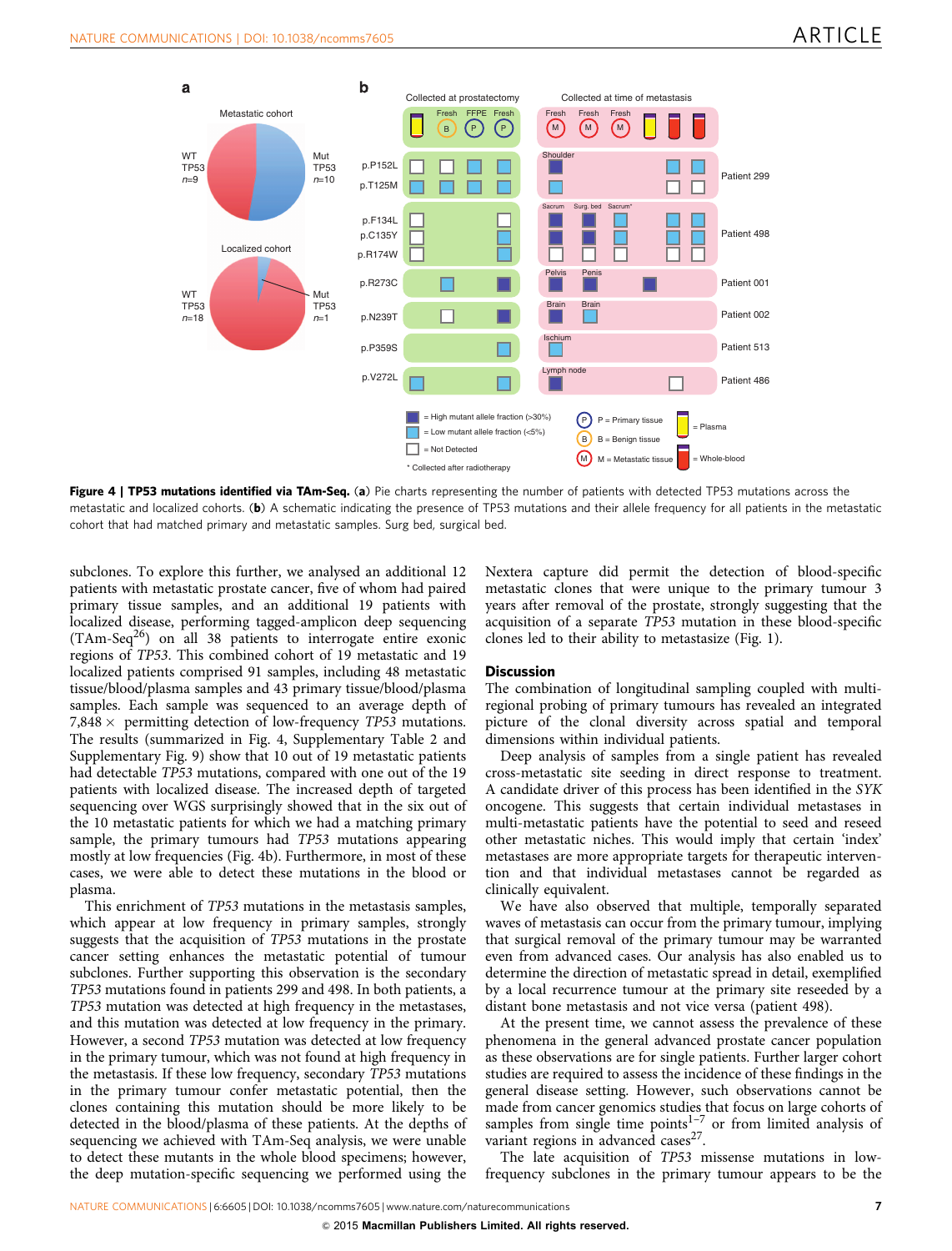driver for metastasis since we detect identical TP53 mutations at high frequency in the matching metastases and furthermore can detect these mutations in the blood. Missense TP53 mutations appear to confer a gain-of-function activity, distinct from TP53 null mutations, which leads to increased metastatic incidence in mouse carcinoma models $28,29$  and confers a poor prognosis in breast cancer patients<sup>30</sup>. The incidence of  $TP53$  mutations in primary prostate cancer has been reported as much lower than other carcinomas such as pancreatic, ovarian, breast or colon cancers, with higher frequencies detected in prostate cancer metastatic samples<sup>31</sup>, though these results have been disputed<sup>32</sup>. Our results suggest that the late acquisition of TP53 missense mutations in the context of a rearranged genome may confer metastatic potential to primary tumour subclones and that these events may be detectable in the blood. These findings now need confirmation in expanded, paired longitudinal studies.

In addition, mutational process analysis has revealed different MSI signatures active only in the metastatic phase of the disease in contrast to primary tumours where the repertoire of such signatures is more limited. This difference in underlying DNA-repair defect suggests the potential for this process to drive metastatic subclonal expansion. Such findings may have implications for lethal prostate cancer subtype classification and stratification, hypotheses requiring further testing in large independent series.

Our findings reveal complexity in the patterns of metastatic dissemination as well as candidate mutational processes and genes driving metastatic expansion in lethal prostate cancer. These results now imply that, notwithstanding the heterogeneity known to be present in primary tumours $32-37$ , metastatic subclones might be able to be detected and tracked both in tumour tissues and in the blood.

#### Methods

Patient information. For the metastatic cohort, following informed consent from all patients and institutional ethics approval from the Royal Melbourne Hospital Human Ethics committee, suitable prostate cancer patients were invited to undergo voluntary biopsy of their metastases<sup>38</sup>. This metastatic selected clinical cohort comprised primary adenocarcinomas spanning the common clinical grades and stages ranging from Gleason scores of 7 to 9, pathological T stage 2c, 3a, 3b and prostate-specific antigen levels on prostate cancer diagnosis from 4.4 to 52.9.

For the localized cohort, localized prostate cancer patients were recruited in Addenbrookes Hospital, Cambridge, and informed consent obtained as part of the on-going ethically approved PROMPT trial, ethics approval granted by the Trent Multi-Centre Research Ethics Committee. The localized cohort consisted of primary adenocarcinomas ranging from Gleason 6–9, pathological T stage 2c, 3a, 3b and prostate-specific antigen at diagnosis from 2.86 to 89. To date, no cases have developed metastatic symptoms or biochemical recurrence despite median follow up of 3 years.

Tissue procurement and processing. For metastatic samples<sup>38</sup>, a coaxial bone biopsy needle with an 18G internal calibre (Bonopty Bone Biopsy System, 10-1072, AprioMed AB, Sweden) was used and tissue cores were immediately placed in a 1.5-ml microcentrifuge tube and flash frozen in liquid nitrogen. A 14G needle (Quick-Core Disposable Biopsy Needle, QC-14-9.0-20T, Cook, Brisbane, Australia) was used for ultrasound guided biopsies if deemed clinically appropriate. Samples were also flash frozen in liquid nitrogen and transported on dry ice. Long-term storage was in liquid nitrogen vapour phase. Tissue samples were embedded in optical cutting time compound (Sakura) at  $-24$  °C and 5-µm sections cut by cryotome (CM1,900, Leica Microsystems, NSW, Australia). Sections were transferred to charged glass slides (Superfrost Ultra Plus, Thermo Scientific), rapidly stained with haematoxylin and eosin, and assessed in real time by a pathologist for tumour content. On confirmation of malignancy or where this was considered likely but inconclusive, the optical cutting time compound-embedded tissue samples were isolated with a scalpel and placed in 700 µl RLT Plus buffer for immediate homogenization (TissueRuptor, Qiagen, CA). DNA and RNA were simultaneously extracted using the Allprep Micro Kit (Qiagen, CA) following manufacturer's instructions and including on-column DNAse digestion of the RNA. Genomic DNA was extracted from fresh frozen samples of whole blood with the DNeasy Blood & Tissue Kit (Qiagen, Maryland) following the manufacturer's instructions. RNA quantity and quality were checked by microelectrophoresis (Agilent 2100 Bioanalyzer), while DNA quantity was checked by

spectrophotometry (NanoDrop 1000, Thermoscientific) and the quality was assessed by gel electrophoresis (0.8% agarose gel).

SNP array. Genomic DNA was prepared using the Infinium HD assay ultra workflow (Illumina) and hybridized onto the Illumina HumanOmni2.5 BeadChip or the Illumina HumanOminExpress BeadChip following the manufacturer's instructions. In brief, the DNA was normalized to 200 ng in  $4 \mu$ l of water, enzymatically fragmented and repurified. The library was then hybridized onto the BeadChip, which was scanned on an iScan machine (Illumina) to generate intensity values.

**3D tumour reconstruction.** We converted the horizontal two-dimensional tumour maps consisting of horizontal sections taken 5 mm apart from base to apex, with vertical sections taken at varying thicknesses at the base and apex into threedimensional (3D) models using the 3D reconstruction programme Rhinoceros v5. Two-dimensional prostate images were converted to separate prostate and tumour paths using Adobe Photoshop then exported into Rhinoceros for image stacking, alignment and lofting to create a stylized 3D view of prostate and tumour surfaces.

Whole-genome sequencing. DNA library preparation. One µg of genomic DNA was used as input into the TruSeq DNA Sample Preparation Kit v2 (Illumina, FC-121-2001) and processed according to the manufacturer's instructions. In brief, genomic DNA was sheared by ultrasonication (Covaris S2 fragmentation machine) with the following settings: duty cycle 10%, intensity 5.0, 200 cycles per burst, 40 s duration, frequency sweeping mode, 23 W and 5.5 to 6 °C. The fragmented DNA was end repaired, the 3' ends adenylated and indexed paired-end adaptors ligated. Following purification, the libraries were run on a 2% agarose gel on the Pippin Prep (Sage Science) electrophoresis platform and 300–400 bp insert size selection performed (at a location corresponding to 400–500 bp to account for the size of the ligation adaptors). DNA purification was performed using the MinElute Gel Extraction Kit (Qiagen) and the library amplified by PCR to enrich for DNA fragments with both ends ligated with adaptor molecules.

Quality control. One µl of the resuspended construct was loaded on an Agilent Techologies 2100 Bioanalyzer using an Agilent DNA-1000 chip, a DNA specific chip. The final product was checked for a size of 300–400 bp.

Normalization and pooling. Ten µl of the sample library was normalized to 10 nM using Tris-Cl 10 mM, pH8.5 with 0.1% Tween 20. Samples were multiplexed with multiple samples per lane in the flow cell, and were thus pooled accordingly.

Sequencing cluster generation occurred on a cBot automated cluster generation system using TruSeq PE Cluster Kit v3 (cBot-HS, Illumina) reagents for 100-bp paired-end sequencing. Each flow cell was loaded onto a HiSeq2000 sequencing platform with reagents from TruSeq SBSv3 HS (200 cycles; Illumina) and 120 to 180 million reads per flow cell lane performed.

Custom capture sequencing. We employed Illumina's Nextera Custom capture technology to enrich for 561 variants for patient 299, 2,076 variants for patient 498, 145 variants for patient 177 and 217 variants for patient 001. These variants were selected from those identified from WGS of the fresh frozen tumours. Variants were prioritized based on their proximity to heterozygous germline SNPs. This assisted in phasing of the variants, as each read contained a somatic variation and germline variation, allowing accurate estimates of copy number and allele frequency. The capture was applied to all fresh frozen tumour samples, matched whole blood for each patient and additional FFPE samples (summarized in Supplementary Fig. 1).

Custom capture assay and probe design was performed using the Illumina Design Studio online software tool. A first iteration of the assay using Nextera Custom Capture technology failed to achieve target enrichment rates over 5%, while capturing  $>80\%$  repeat regions. A second iteration of the assay, designed to specifically exclude low-specificity regions and utilizing the improved Nextera Rapid Capture technology yielded satisfactory data for all processed samples.

Samples were processed in batches of 12 per capture before sequencing on Illumina MiSeq (QC only) or HiSeq 2500 Rapid sequencers. In brief, tagmentation, initial amplification and barcoding of individual samples were performed according to manufacturer's instructions using 50 ng of input DNA. Success of tagmentation and quality of post-amplification libraries were assessed using BioAnalyzer (Agilent) and Qubit hsDNA fluorimetric quantitation (Invitrogen). For each sample, 500 ng of barcoded library were added to the precapture pool, which was subsequently concentrated to a total volume of 40 µl using Amicon Ultra centrifugation columns. Probe hybridization was performed twice over night (Nextera Custom Capture) or for 90 min and overnight (Nextera Rapid Custom Capture), followed by capture, wash and clean-up according to the manufacturer's instructions. After the second round of library amplification, quality of postcapture pools was again assessed using Qubit and BioAnalyzer. Before sequencing, libraries were diluted to 8 pM and denatured according to the manufacturer's instructions. Two capture pools containing libraries from 12 samples each were then sequenced on a single HiSeq 2500 Rapid flowcell, producing  $\sim$  130  $\times$  10<sup>6</sup> paired  $2 \times 100$  base-pair reads. For the Nextera Rapid Custom Capture samples, an average 60% of reads were in the desired target regions, producing sufficient high-quality data for subclonal analysis.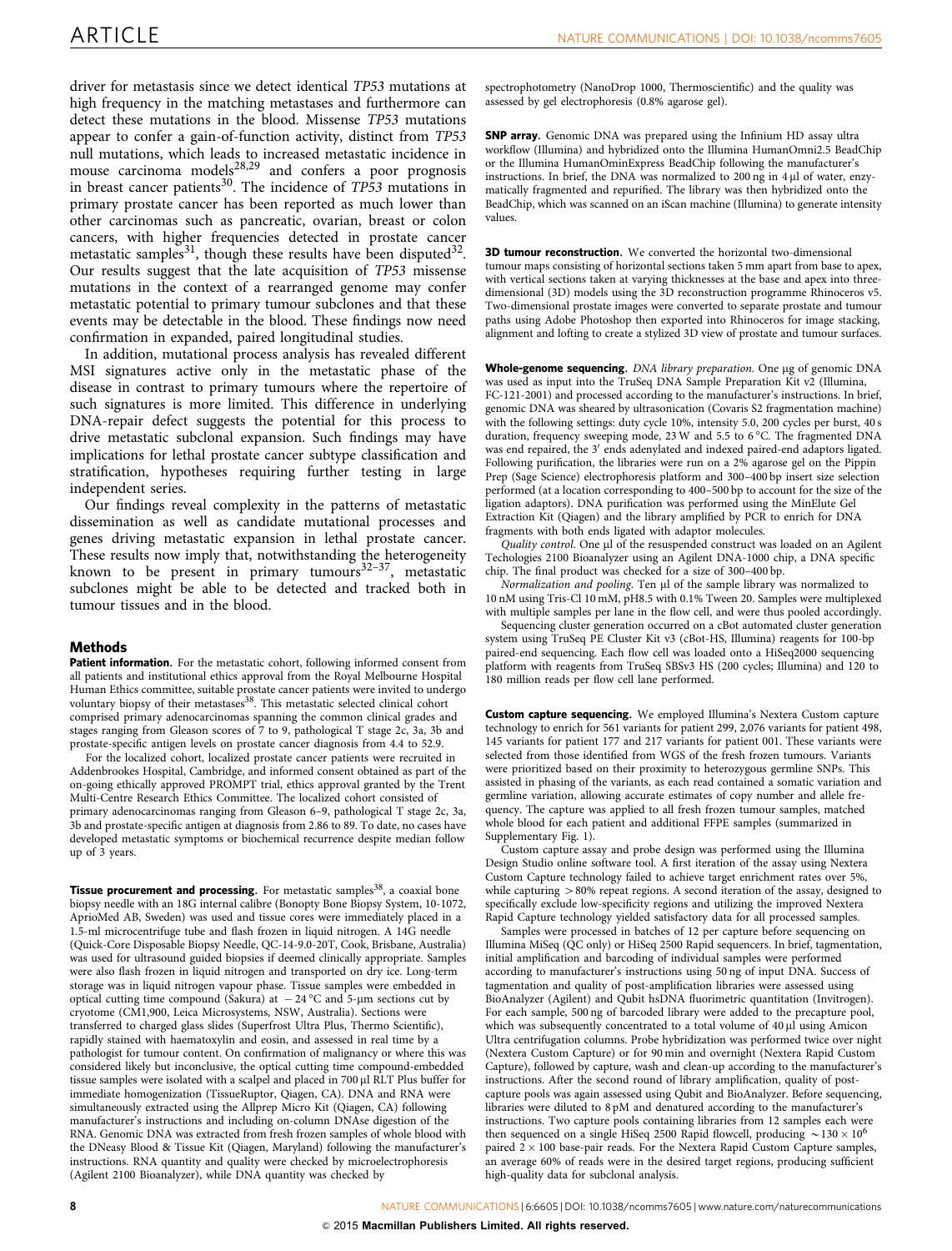After sequencing, each variant had on average a coverage of 2,385-fold. To detect and remove any potential artefacts, we carried out the following procedure. All reads with base quality or read quality  $<30$  were removed. To ensure that no cross-contamination occurred between samples, we tested to see if any variants showed a monotonically increasing or decreasing allele frequency between at least four neighbouring samples on the capture, which may be suggestive of diluted cross-contamination, no such relationships were found. All variants showing all four bases at similar frequencies were consider artefacts and removed.

We also employed the following procedure to determine the sensitivity at which we could accurately detect subclonal populations. For fresh frozen and FFPE samples independently, we took all variants showing non-zero read depths across all samples in a batch (fresh = 259, FFPE = 490). For each of these variants, we excluded the samples from the patient the variant was called in and recorded the maximum frequency observed across all remaining samples. We then used the mean and s.d. of these maximum frequencies to determine a threshold for reliably calling frequencies—mean  $+$  3  $\times$  s.d. (fresh  $=$  0.0054, FFPE  $=$  0.0137).

DNA read alignment and quality control. We performed read alignment using the Genome Analysis Toolkit protocol recommendations for variant detection and quality control (v4) ([http://www.broadinstitute.org/gatk/guide/topic?name=best](http://www.broadinstitute.org/gatk/guide/topic?name=best-practices)[practices\)](http://www.broadinstitute.org/gatk/guide/topic?name=best-practices).

Somatic SNV calling. We ran two independent variant callers, Mutect<sup>[7](#page-9-0)</sup> and Somatic Sniper<sup>[39](#page-10-0)</sup> and only considered variants called by both methods to be putative somatic variations. To estimate the false positive call rate using this approach, we relied on our deep RNA sequencing. We considered all tumour samples from patient 498, WGS coverage (20–31  $\times$  ), tumour purities (23–82) and looked for regions that had at least a read depth of 10 RNA-SEQ reads. Using these variants, we were able to determine true positive calls (those that appear in both DNA and RNA) and false positive calls (those appearing in DNA but not RNA). At the default score thresholds for each algorithm, we calculated an average precision of 89.7% across the four samples. This was below our desired 95% precision. To increase this, we adjusted the Somatic Sniper Score threshold to provide an average precision  $>$  95% ( $>$  30). Variants discovered across all tumours from the same patient were recalled in each sample (final recall 92%). Mutect's t\_lod\_fstar score had a satisfactory average precision of 94% with default settings. To ensure no germline artefacts were present, all variants were filtered against dbsnp138 [\(ref. 40](#page-10-0)) and complete genomics  $69$  genome variants $41$ . To further remove artifacts, we filtered the variants against simple repeats annotated using repeatMasker. We estimated the validation rates using variant allele frequencies from the high-depth Nextera Custom Capture sequencing. A variant was taken to be validated if the called alternate allele was supported by at least 20 reads and at least 0.5% of reads in the Nextera data. These thresholds were chosen to allow validation of lowfrequency variants, while keeping the calling threshold above the observed noise level in the Nextera data. Validation rates across samples, using all variants, ranged from 95.6 to 99%. However, when variants with a Nextera read depth of  $<$  200 were excluded, validation rates rose to 99.9–100%, indicating that these variants may have failed to validate due to insufficient coverage in the Nextera capture.

**Somatic structural variation calling.** Socrates $42$  was used to detect genomic breakpoints in matched whole blood and tumours for each patient. All breakpoints found in whole-blood samples were used to filter out putative germline breaks. All breakpoints that were  $<$  100 bp were removed. We determined a threshold for read depth using the following approach: the tumour read depth for each sample was calculated as  $p \times d$  where  $p=$  tumour purity and  $d=$  average sequencing read depth. We aimed to detect SVs exhibited in at least 5% of tumour cells and therefore the read depth threshold used was 0.05  $\times$   $p$   $\times$   $d$  (rounded to the nearest integer). SVs having long soft-clipped (425 bases clipped) read depths less than the threshold at both ends were removed. SVs having the number of spanning read pairs less than the threshold were also removed. Spanning read pairs that were considered were those which had one of the read pairs aligning either side of the breakpoint, not soft-clipped and whose insert size was within 3  $\times$  s.d. of the average insert size for the sample. Any structural variations that had an average  $MAPQ$  score across all of the soft-clipped reads  $<$  20 were removed. Any structural variations that had both ends mapping to simple repeats or satellite repeats were considered likely artefacts and removed. To remove any artefacts resulting from regions with unusually high normal read coverage, we placed a threshold of 0.01 on the tumour allele fraction, that is, the no. of reads supporting break/(no. of normal reads  $+$  no. of reads supporting the break)  $>$  0.01. Finally, all SVs were manually inspected using the Integrated Genomics Viewer and suspect SVs removed.

**Somatic copy-number calling.** For SNP array data, ASCAT<sup>43</sup> was used to estimate copy number, tumour purity and ploidy. For WGS data, the Battenberg<br>algorithm<sup>[12](#page-10-0)</sup> was used to call copy number, tumour purity and ploidy. In brief, the Battenberg algorithm uses Impute2 ([ref. 44\)](#page-10-0) to phase heterozygous SNPs with use<br>of the 1,000 genomes genotypes as a reference panel<sup>45</sup>. The resulting haplotypes are corrected for occasional errors in phasing in regions with low linkage disequilibrium. After segmentation of the resulting B-allele frequency values, t-tests are performed on the BAFs of each copy-number segment to check whether they

correspond to the value resulting from a fully clonal copy number change. If not, the copy-number segment is represented as a mixture of two different copynumber states, with the fraction of cells bearing each copy-number state estimated from the average B-allele frequency of the heterozygous SNPs in that segment.

TAm-Seq analysis for TP53 mutations. DNA was extracted from fresh frozen tissue, FFPE tissue and whole-blood samples using the DNeasy Blood and Tissue kit according to the manufacturer's protocols. One ml of plasma and 200 µl of selected whole-blood samples were extracted using QIAamp circulating nucleic acid and QIAmp mini blood kits (Qiagen), respectively. Genomic libraries were prepared as previously described<sup>26</sup>. Libraries were quantified with KAPA qPCR library quantification kit, and sequenced on a MiSeq Sequencer (Illumina) using 150 bp paired-end sequencing protocol over two lanes. Reads were demultiplexed according to sample-specific barcodes and aligned to the reference genome (hg19) with BWA  $(0.7.5a)^{46}$ . Mutations were called and quantified as previously  $described^{26}$ .

RNA sequencing. cDNA library preparation. One µg total RNA was used as input into the TruSeq RNA Sample Preparation Kit v2 (Illumina, RS-122-2001) according to manufacturer instructions. In brief, poly-A RNA was purified using poly-T oligo-attached magnetic beads, then fragmented using divalent cations under elevated temperature. Random hexamers for reverse transcriptase priming were added and the cleaved RNA fragments copied into the first-strand complementary DNA (cDNA). Second-strand cDNA synthesis was performed using DNA Polymerase I and RNase H. The resulting cDNA fragments were end repaired, 3' ends adenylated and indexed paired-end adaptors ligated. The products were purified and then enriched with PCR to create the cDNA library.

Quality control. One µl of the resuspended construct was loaded on an Agilent Techologies 2100 Bioanalyzer using an Agilent DNA-1000 chip. The final product was checked for an approximate size of 260 bp.

Normalization and pooling. Ten ul of the sample library was normalized to 10 nM using Tris-Cl 10 mM, pH8.5 with 0.1% Tween 20. Samples were multiplexed with multiple samples per lane in the flow cell and were thus pooled accordingly.

Sequencing. Cluster generation occurred on a cBot automated cluster generation system using TruSeq PE Cluster Kit v3 (cBot-HS, Illumina) reagents for 100-bp paired-end sequencing. Each flow cell was loaded onto a HiSeq2000 sequencing platform with reagents from TruSeq SBSv3 HS (200 cycles; Illumina) and 120 to 180 million reads per flow cell lane performed.

RNA read alignment and quality control. Raw sequence data was clipped for Illumina adapter sequences using Trimmomatic[47](#page-10-0). Reads were aligned to the 1,000 genomes hg19 build 37 reference annotation using Tophat2 v2.0.4 ([ref. 48\)](#page-10-0) with default parameters using Bowtie v0.12.8 ([ref. 49](#page-10-0)).

Identification of regions of chromoplexy. For each evolutionary hierarchy, every final descendant (that is, having ancestors but not descendants) was interrogated iteratively for chromoplexy events using ChainFinder<sup>[7](#page-9-0)</sup> ( $P$  value threshold of 0.1) using variations identified by Socrates and CNVs identified by ASCAT. With a bottom-up approach, every ancestor was annotated with the number of rearrangements present in the 'rearrangements chain' of all its final descendants.

Mutational process analysis. Recently, 27 distinct consensus signatures of mutational processes from 7,042 samples across 30 different cancer types were identified<sup>19</sup>. We used these consensus mutational signatures, plus a number of unpublished signatures (including signature 26) and our previously developed computational framework<sup>[50](#page-10-0)</sup> to evaluate the set of signatures that optimally explain the somatic mutations in each of the prostate cancer samples. All possible combinations of at least seven mutational signatures were evaluated for each sample by minimizing the constrained linear function:

$$
\text{min}_{\text{Exposures}_i \geq 0} \left\| \text{Sample mutations} - \sum_{i=1}^N \left( \overrightarrow{\text{Signature}}_i \ast \text{Exposure}_i \right) \right\| \qquad (1)
$$

Here  $\overrightarrow{Signature}$ , represents a vector with 96 components (corresponding to the six somatic substitutions and their immediate sequencing context) and  $Exposure<sub>i</sub>$  is a non-negative scalar reflecting the number of mutations contributed by this signature. N reflects the number of signatures found in the sample and all possible combinations of consensus mutational signatures for N between 1 and 7 were examined for each sample. This resulted in 1,285,623 solutions per sample and a model selection was applied to select the optimal solution. The model selection framework excludes any solution in which a mutational signature contributes  $<$  3% of the somatic mutations or  $<$  50 somatic mutations. Exceptions were made for signatures 1A and 5 as these are believe to reflect on-going endogenous mutational processes that continuously contribute very low numbers of somatic mutations<sup>19</sup>. Further, the model selection framework selects the solution that optimizes the correlation between the original pattern of somatic mutations and the one based on refitting the sample with consensus mutational signatures such that each additional signature should significantly improve the Pearson correlation. The final solution for each sample contained not more than five mutational signatures.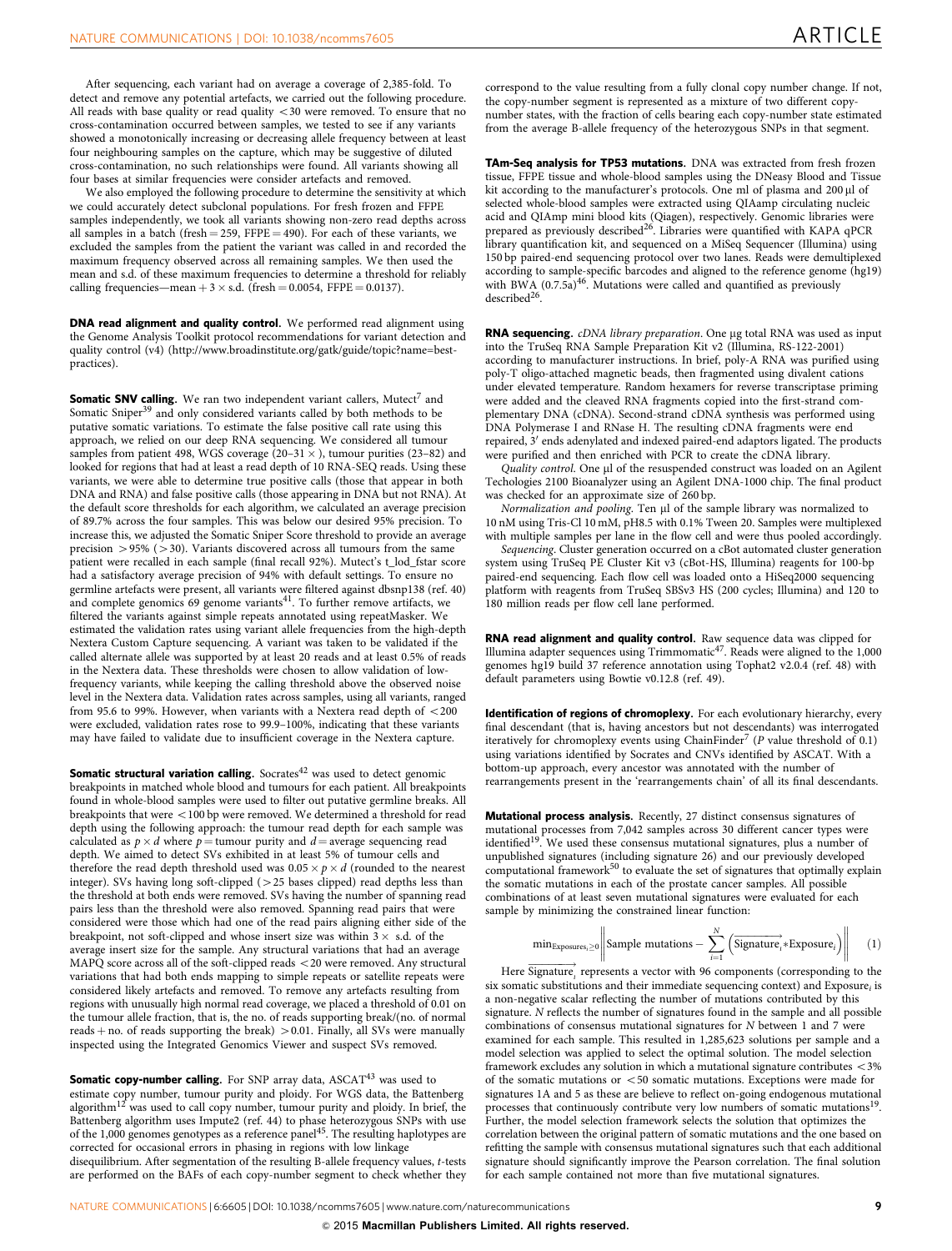<span id="page-9-0"></span>Identification of subclones and evolutionary trees. To unravel the spatial and temporal dynamics of tumour subclonal diversity within a patient, we modelled the observed SNV allele frequencies with a Bayesian Dirichlet process<sup>[12,51](#page-10-0)</sup>.

Clusters of mutations were identified in  $n$  dimensions, where each dimension represented the allele frequencies for a given sample (adjusted for copy number and tumour ploidy). These mutation clusters facilitated the detection of clonal and subclonal cell populations in the primary and metastatic samples within a patient. This analysis permitted derivation of the temporal and spatial ordering of clonal subtype heterogeneity for each of the tumours for each of the four patients. The  $n$ -dimensional posterior mutation density (where  $n$  is the number of samples from each patient) was estimated from the Bayesian Dirichlet process using the R package ks. Local peaks in density were identified and the 'basin of attraction' of each peak was estimated by finding the point of minimum density between each pair of peaks. Each mutation was then assigned to the peak in whose basin of attraction it was most likely to fall, using the posterior distribution obtained from the Dirichlet process. For each patient, this process was applied to WGS data, and then repeated using the deep targeted sequencing data (Supplementary Figs 2 and 7) to refine subclonal frequencies.

Identification of mutation clusters in whole blood. For each of the clusters identified by the Bayesian Dirichlet process, a number of mutations were subjected to targeted ultra-deep sequencing in both tissue and whole-blood samples. For the whole-blood samples, the number of wild type, mutant and 'other' reads at each mutation loci were found. 'Other' reads refers to those reads reporting neither the wild-type nor mutant allele. These were used as a background model to estimate the rate of misreads at each locus. If a mutation was not present in a blood sample, the expected number of mutant reads is half the number of 'other' reads. A Poisson test with a rate ratio of 0.5 was used to test this hypothesis on the sum of mutant and 'other' reads from each mutation cluster.

Validation of tumour evolution trees using SVs. For patients 299, 498 and 001, we sought evidence that the tree topology derived from the SNVs ([Fig. 1a–c\)](#page-1-0) were supported by SVs. For many nodes in the tree, this simply required calculating the presence or absence of a SV in a sample. However, for patients 299 and 498, the subclonality observed in some of the samples meant that it was necessary to look at the SV allele frequencies to confirm the tree topology. This also had the added benefit of being able to assign SVs to all branches in the tree.

For each of the somatic structural variation breakpoints  $b \in 1...B$ , we calculated the SV allele frequency:

$$
\theta_b = \min_{x \in i,j} \left( \frac{t}{t + g_x} \right) \tag{2}
$$

where *i* and *j* represented the genomic locations of the 'left' and 'right' hand sides of the break, respectively, t was the number of paired-end reads supporting (but with neither read overlapping) the break and g was the number of normal genomic reads spanning the break at location x.

During analysis of these SV allele frequencies, no adjustment was made for tumour cellularity or ploidy thus all values are reported as raw frequency estimates. SVs were assumed to occur on a single chromosome and so all SVs with frequencies above this were removed from analysis. In addition, all breaks residing in regions showing loss of heterozygosity from copy-number calling were also removed.

Of the 119 SVs identified across the two samples in patient 299, 93 were shared between the primary (bT) and metastasis (aM) confirming that these tumours were derived from a common ancestor (Supplementary Fig. 6, confirming branch A), 3 were unique bT and 23 were unique to aM also confirming the presence of two subclonal populations of cells in bT, one of which gave rise to aM (Supplementary Fig. 6, confirming branches B and D). According to the tree topology, the SVs unique to bT should appear at frequencies subclonal in roughly 64% of tumour cells. The SV allele frequencies unique to the primary show a mean frequency of 0.23 (0.19–0.28, 95% confidence interval (CI); Supplementary Fig. 6). Using the estimated tumour cellularity of 0.74 and the fact that bT was diploid, the proportion of cells containing these variants could be estimated from SV allele frequencies as  $0.23/(0.74/2) = 0.62$  or 62% (51-76, 95% CI). This is approximately equivalent to the 64% estimated from the SNV allele frequencies thus confirming the overall tree topology and subclonal frequency estimates.

For patient 498, we constructed a matrix containing the presence/absence of SVs across all five samples bT (fresh primary), aR (surgical bed metastasis), aM (sacral metastasis), cM (iliac metastasis) and fTM2 (castrate-resistant iliac metastasis). Given the tree topology identified in [Fig. 1b](#page-1-0), we assigned SVs to all branches in the tree, except those connected to the node containing fTM2, which we collapsed into a single branch due to subclonality. One hundred and ninety-four (92%) of the SVs mapped onto the tree topology, with only 18 showing disagreement, suggesting that the tree topology identified using the SNVs was adequate. To tease apart the SVs belonging to the subclones in fTM2 and confirm the subclonal fraction estimates, we performed Partitioning Around Medoids clustering<sup>[48](#page-10-0)</sup> ( $k = 2$ ) on the observed SV allele frequencies unique to fTM2 (Supplementary Fig. 6). The clustering identified medoids at 0.11 and 0.06. Given the estimated tumour cellularity of 0.52 and the fact the fTM2 was triploid, the

subclonal populations were estimated to make up  $0.11/(0.52/3) = 0.62$  or 62%  $(0.49-0.64, 95\% \text{ CI})$  and  $0.06/(0.52/3) = 0.33$  or 33% (0.1-0.35, 95% CI). These estimates are approximately equivalent to the estimates in [Fig. 1b](#page-1-0) thus confirming the overall tree topology and subclonal frequency estimates.

Reconstruction of the tumour evolution tree (patient 177). For patient 177, a cluster of SNVs unique to the metastasis were found at an (impossible) frequency greater than 100% after adjustment for copy number, tumour cellularity and ploidy suggestive of an error somewhere in estimation (Supplementary Fig. 2c). The original tumour cellularity was estimated at 23%; however, the SV allele frequencies showed a cluster of frequencies at  $>$  23% confirming the original estimate was incorrect (Supplementary Fig. 3). Using the maximum peak of the observed density distribution for the SV allele frequencies, we estimated the tumour cellularity to be 79%. Using this new estimate and clusters of observed allele frequencies from both the SNVs and SVs, we manually reconstructed a tree topology which fit the data. A large number of tree topologies were considered before one which best fit the data was found. The following provides a rationale for the reconstruction. A likely explanation for the discrepancy between the maximum observed SV allele frequencies (0.40) and the maximum observed SNV allele frequencies (0.15) is as follows: there was an acquisition of a number of SVs early in the evolution of the tumour (Branch A); followed by an early wave of metastatic spread (Branch C); the primary continued to evolve acquiring a number of SNVs (Branch B); this was followed by a second wave of metastasis with this population of cells making up the minority of the subclonal fraction, hence the low overall SNV allele frequencies (Branch E); the primary tumour continued to evolve before being sampled (Branch D). The SVs shared between the metastasis and primary tumour revealed two distinct mutations clusters, one representing the clonal SVs at 0.40, and another at 0.08. Given the tree topology, this second cluster must have occurred on branch B, thus providing an estimate for the subclonal fraction of  $x = 0.08/(0.79/2) = 0.20$  or 20% (Supplementary Fig. 3). The SVs unique to the metastasis showed a single cluster (Supplementary Fig. 3) that was likely an indistinguishable combination of subclonal fraction  $x$  and the remaining tumour cells. The SNVs unique to the metastasis did not reveal a distinct cluster at 0.08, suggesting few SNVs occurred on branch E. Therefore these SNVs must have occurred in the remaining tumour fraction. Two clusters were observed in these remaining SNVs at 0.14 and 0.17 (identified using PAM clustering). This suggested a division of the remaining fraction into a further two subclonal populations (branches F and G). The fractional estimate of these two subclones were  $y = 0.14/(0.79/2) = 0.35$  and  $z = 0.17/$  $(0.79/2) = 0.43$ . This resulted in the final tree topology observed in [Fig. 1c.](#page-1-0) SNVs were assigned to branches in the tree using PAM clustering assignments and SVs were placed on branches by assigning each SV to its nearest subclonal fraction mean frequency estimate. Theoretically it would be possible to confirm the subclonal breakdown of the metastasis if there were mutually exclusive mutations on single sequencing reads which were unique to each subclonal population. However, no such mutations were in close genomic proximity rendering targeted capture sequencing unable to validate the subclonal reconstruction.

Identification of mutations in known cancer drivers. We compiled a list of known cancer drivers by combining those genes in the COSMIC gene census<sup>[52](#page-10-0)</sup> and those recently annotated by Tamborero et al.<sup>[53](#page-10-0)</sup> We annotated all mutations identified via WGS using ANNOVAR<sup>[54](#page-10-0)</sup> and filtered these considering only those appearing in the cancer gene list. Any mutation that was predicted to be deleterious by at least two of SIFT, Polyphen2, MutationTaster, MutationAssessor was considered a putative driver mutation. For copy-number variations, we used the Mann–Whitney U-test to test for significantly different gene copy-numbers between primary and metastatic samples across our cohort. Only AR and MSN showed significant (false discovery rate-corrected  $P$  value < 0.05) copy-number changes using this approach.

#### **References**

- 1. Berger, M. F. et al. The genomic complexity of primary human prostate cancer. Nature 470, 214–220 (2011).
- Taylor, B. S. et al. Integrative genomic profiling of human prostate cancer. Cancer Cell 18, 11–22 (2010).
- Barbieri, C. E. et al. Exome sequencing identifies recurrent SPOP, FOXA1 and MED12 mutations in prostate cancer. Nat. Genet. 44, 685–689 (2012).
- 4. Weischenfeldt, J. et al. Integrative genomic analyses reveal an androgen-driven somatic alteration landscape in early-onset prostate cancer. Cancer Cell 23, 159–170 (2013).
- 5. Kumar, A. et al. Exome sequencing identifies a spectrum of mutation frequencies in advanced and lethal prostate cancers. Proc. Natl Acad. Sci. USA 108, 17087–17092 (2011).
- 6. Grasso, C. S. et al. The mutational landscape of lethal castration-resistant prostate cancer. Nature 487, 239–243 (2012).
- Baca, S. C. et al. Punctuated evolution of prostate cancer genomes. Cell 153, 666–677 (2013).
- 8. Yachida, S. et al. Distant metastasis occurs late during the genetic evolution of pancreatic cancer. Nature 467, 1114–1117 (2010).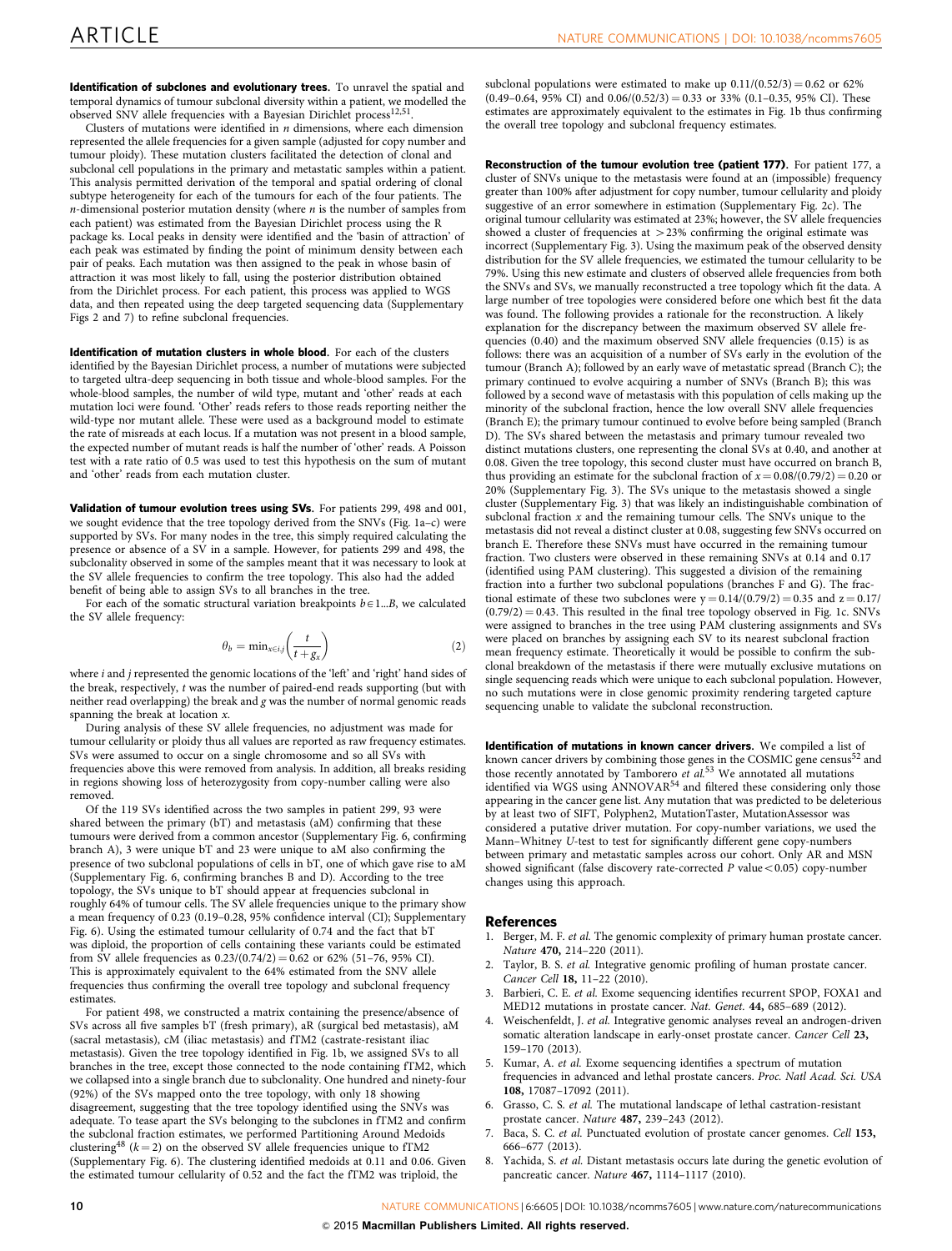- <span id="page-10-0"></span>9. Campbell, P. J. et al. The patterns and dynamics of genomic instability in metastatic pancreatic cancer. Nature 467, 1109–1113 (2010).
- 10. de Bruin, E. C. et al. Spatial and temporal diversity in genomic instability processes defines lung cancer evolution. Science 346, 251-256 (2014).
- 11. Zhang, J. et al. Intratumor heterogeneity in localized lung adenocarcinomas delineated by multiregion sequencing. Science 346, 256–259 (2014).
- 12. Nik-Zainal, S. et al. The life history of 21 breast cancers. Cell 149, 994–1007  $(2012)$
- 13. Karakiewicz, P. I. et al. Prognostic impact of positive surgical margins in surgically treated prostate cancer: multi-institutional assessment of 5831 patients. Urology 66, 1245–1250 (2005).
- 14. Coopman, P. J. & Mueller, S. C. The Syk tyrosine kinase: a new negative regulator in tumor growth and progression. Cancer Lett. 241, 159–173 (2006).
- 15. Dong, S. W. et al. Research on the reactivation of Syk expression caused by the inhibition of DNA promoter methylation in the lung cancer. Neoplasma 58, 89–95 (2011).
- 16. Ogane, S. et al. Spleen tyrosine kinase as a novel candidate tumor suppressor gene for human oral squamous cell carcinoma. Int. J. Cancer 124, 2651–2657  $(2009)$
- 17. Behjati, S. et al. Recurrent PTPRB and PLCG1 mutations in angiosarcoma. Nat. Genet. 46, 376–379 (2014).
- 18. Alexandrov, L. B. & Stratton, M. R. Mutational signatures: the patterns of somatic mutations hidden in cancer genomes. Curr. Opin. Genet. Dev. 24, 52–60 (2014).
- 19. Alexandrov, L. B. et al. Signatures of mutational processes in human cancer. Nature 500, 415–421 (2013).
- 20. Nik-Zainal, S. et al. Mutational processes molding the genomes of 21 breast cancers. Cell 149, 979–993 (2012).
- 21. Zhang, C. Z., Leibowitz, M. L. & Pellman, D. Chromothripsis and beyond: rapid genome evolution from complex chromosomal rearrangements. Genes Dev. 27, 2513–2530 (2013).
- 22. Shen, M. M. Chromoplexy: a new category of complex rearrangements in the cancer genome. Cancer Cell 23, 567–569 (2013).
- 23. Briggs, S. & Tomlinson, I. Germline and somatic polymerase epsilon and delta mutations define a new class of hypermutated colorectal and endometrial cancers. J. Pathol. 230, 148–153 (2013).
- 24. Palles, C. et al. Germline mutations affecting the proofreading domains of POLE and POLD1 predispose to colorectal adenomas and carcinomas. Nat. Genet. 45, 136-144 (2013).
- 25. Pritchard, C. C. et al. Complex MSH2 and MSH6 mutations in hypermutated microsatellite unstable advanced prostate cancer. Nat. Commun. 5, 4988 (2014).
- 26. Forshew, T. et al. Noninvasive identification and monitoring of cancer mutations by targeted deep sequencing of plasma DNA. Sci. Transl. Med. 4, 136ra168 (2012).
- 27. Carreira, S. et al. Tumor clone dynamics in lethal prostate cancer. Sci. Transl. Med. 6, 254ra125 (2014).
- 28. Lang, G. A. et al. Gain of function of a p53 hot spot mutation in a mouse model of Li-Fraumeni syndrome. Cell 119, 861–872 (2004).
- 29. Olive, K. P. et al. Mutant p53 gain of function in two mouse models of Li-Fraumeni syndrome. Cell 119, 847–860 (2004).
- 30. Cattoretti, G., Rilke, F., Andreola, S., D'Amato, L. & Delia, D. P53 expression in breast cancer. Int. J. Cancer 41, 178–183 (1988).
- 31. Leroy, B., Anderson, M. & Soussi, T. TP53 mutations in human cancer: database reassessment and prospects for the next decade. Hum. Mutat. 35, 672–688 (2014).
- 32. Barbieri, C. E. & Tomlins, S. A. The prostate cancer genome: perspectives and potential. Urol. Oncol. 32, 53 e15–e22 (2014).
- 33. Barbieri, C. E. et al. The mutational landscape of prostate cancer. Eur. Urol. 64, 567–576 (2013).
- 34. Schoenborn, J. R., Nelson, P. & Fang, M. Genomic profiling defines subtypes of prostate cancer with the potential for therapeutic stratification. Clin. Cancer Res. 19, 4058–4066 (2013).
- 35. Boyd, L. K., Mao, X. & Lu, Y. J. The complexity of prostate cancer: genomic alterations and heterogeneity. Nat. Rev. Urol. 9, 652–664 (2012).
- 36. Yoshimoto, M. et al. PTEN losses exhibit heterogeneity in multifocal prostatic adenocarcinoma and are associated with higher Gleason grade. Mod. Pathol. 26, 435–447 (2013).
- 37. Kim, T. M. et al. Regional biases in mutation screening due to intratumoral heterogeneity of prostate cancer. J. Pathol. 233, 425–435 (2014).
- 38. Hong, M. K. et al. Percutaneous image-guided biopsy of prostate cancer metastases yields samples suitable for genomics and personalised oncology. Clin. Exp. Metastasis 31, 159–167 (2014).
- 39. Larson, D. E. et al. SomaticSniper: identification of somatic point mutations in whole genome sequencing data. Bioinformatics 28, 311–317 (2012).
- 40. NCBI Resource Coordinators. Database resources of the National Center for Biotechnology Information. Nucleic Acids Res. 42, D7–D17 (2014).
- 41. Drmanac, R. et al. Human genome sequencing using unchained base reads on self-assembling DNA nanoarrays. Science 327, 78–81 (2010).
- 42. Schroder, J. et al. Socrates: identification of genomic rearrangements in tumour genomes by re-aligning soft clipped reads. Bioinformatics 30, 1064–1072  $(2014)$ .
- 43. Van Loo, P. et al. Allele-specific copy number analysis of tumors. Proc. Natl Acad. Sci. USA 107, 16910–16915 (2010).
- 44. Howie, B. N., Donnelly, P. & Marchini, J. A flexible and accurate genotype imputation method for the next generation of genome-wide association studies. PLoS Genet. 5, e1000529 (2009).
- 45. Clarke, L. et al. The 1000 Genomes Project: data management and community access. Nat. Methods 9, 459–462 (2012).
- 46. Li, H. & Durbin, R. Fast and accurate short read alignment with Burrows-Wheeler transform. Bioinformatics 25, 1754–1760 (2009).
- 47. Lohse, M. et al. RobiNA: a user-friendly, integrated software solution for RNA-Seq-based transcriptomics. Nucleic Acids Res. 40, W622–W627 (2012).
- 48. Kim, D. et al. TopHat2: accurate alignment of transcriptomes in the presence of insertions, deletions and gene fusions. Genome Biol. 14, R36 (2013).
- 49. Langmead, B., Trapnell, C., Pop, M. & Salzberg, S. L. Ultrafast and memoryefficient alignment of short DNA sequences to the human genome. Genome Biol. 10, R25 (2009).
- 50. Alexandrov, L. B., Nik-Zainal, S., Wedge, D. C., Campbell, P. J. & Stratton, M. R. Deciphering signatures of mutational processes operative in human cancer. Cell Rep. 3, 246–259 (2013).
- 51. Bolli, N. et al. Heterogeneity of genomic evolution and mutational profiles in multiple myeloma. Nat. Commun. 5, 2997 (2014).
- 52. Futreal, P. A. et al. A census of human cancer genes. Nat. Rev. Cancer 4, 177–183 (2004).
- 53. Tamborero, D. et al. Comprehensive identification of mutational cancer driver genes across 12 tumor types. Sci. Rep. 3, 2650 (2013).
- 54. Wang, K., Li, M. & Hakonarson, H. ANNOVAR: functional annotation of genetic variants from high-throughput sequencing data. Nucleic Acids Res. 38, e164 (2010).

#### Acknowledgements

We thank Ultan McDermott for discussions, Marcus Hovens for 3D tumour reconstructions, Adam Kowalczyk for guidance and mentoring and Anna Piskorz for help in interpreting the TP53 mutations. M.K.H.H. was supported by scholarships from the National Health and Medical Research Council, Australia, University of Melbourne (Melville Hughes Scholarship) and the Royal Australasian College of Surgeons (Foundation of Surgery Catherine Marie Enright Kelly and ANZ Journal of Surgery Research Scholarships). N.M.C. is the recipient of a David Bickart Clinician Research Fellowship from the Faculty of Medicine, Dentistry and Health Sciences at the University of Melbourne. M.K. is supported by the Carlo Vaccari Scholarship and APCR.This work is supported by NHMRC project grants 1024081 (N.M.C., J.S.P., A.J.C. and C.M.H.) and 1047581 (C.M.H., G.M., I.H., J.S.P., A.J.C., N.M.C.), as well as a federal grant from the Australian Department of Health and Aging to the Epworth Cancer Centre, Epworth Hospital (A.J.C., N.M.C., C.M.H.). In carrying out this research, we received funding and support from the Victoria Research Laboratory of National ICT Australia (NICTA) and the University of Melbourne, Australia. NICTA is funded by the Australian Government through the Department of Communications and the Australian Research Council through the ICT Centre of Excellence Programme. K.P. is supported by an Addenbrooke's Charitable Trust Clinical Research Training Fellowship. We thank the Cambridge Urological Biorepository, the Human Research Tissue Bank and Biomedical Research Centre for tissue processing and storage. The Cambridge Urological Biorepostory is supported by the Cambridge Cancer Centre and Human Research Tissue Bank is supported by the NIHR Cambridge Biomedical Research Centre. Research performed at Los Alamos National Laboratory was carried out under the auspices of the National Nuclear Security Administration of the US Department of Energy. We thank the Cambridge Institute Genomics Core and the Australian Genomics Research Facility for their support with this work. This work was supported by funding from Cancer Research UK C14303/A17197.

### Author contributions

M.K.H.H., S.L., K.P., D.T. and N.K. performed the experiments. G.M., D.C.W., P.V.L., M.C., S.M., F.M., L.B.A., S.L., A.L., C.S., H.N. and I.H. performed the data analysis. M.K.H.H., C.M.H., N.S., M.K., A.J.C., N.M.C., P.M.P., J.S.P., A.R. and X.C. obtained metastatic cohort samples. A.Y.W., D.N. and V.G. obtained localized cohort samples. C.M.H., N.M.C. and N.R. supervised the research. G.M. and C.M.H. designed the experiments, performed the analysis and wrote the manuscript.

#### Additional information

Accession codes: All sequence data from tumour samples have been deposited into the EGA Sequence Read Archive under accession number EGAS00001000942.

Supplementary Information accompanies this paper at [http://www.nature.com/](http://www.nature.com/naturecommunications) [naturecommunications](http://www.nature.com/naturecommunications)

Competing financial interests: The authors declare no competing financial interests